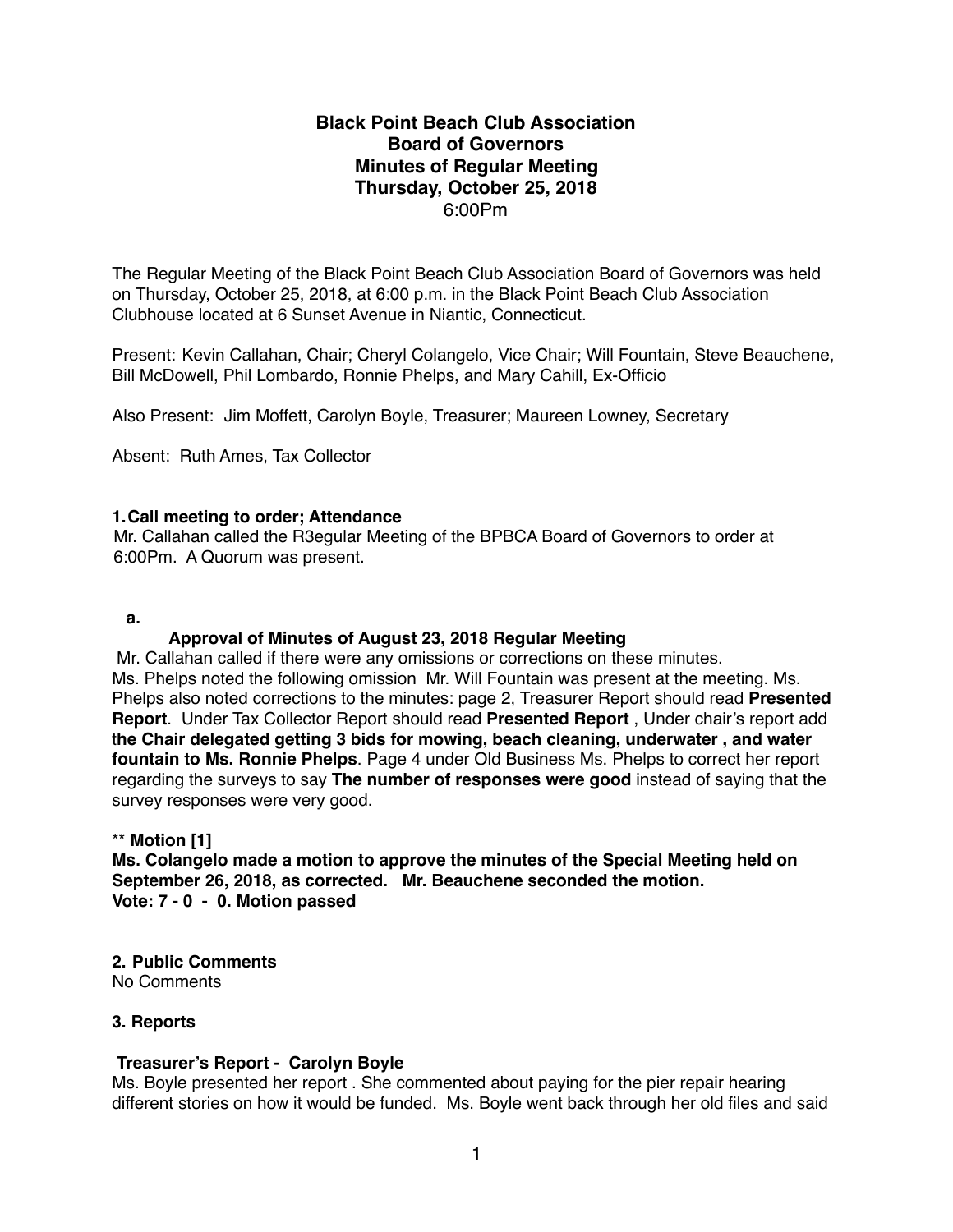the last time the piers were repaired the members were billed with an assessment as a tax payment with a mill rate. The assessment was billed in 2 payments the first was due October 1st, of 2006 and the seconded due March 1st of 2007. It was not done as a flat rate per property. She thought it had to be done based on the mill rate as we are a municipality as opposed to a home owners association.

Mr. Lombardo asked Ms. Boyle why the line item on grass cutting was zero. Ms. Boyle replied that the lawn service sends us a bill once year at the end of the season.

Bank Balances as of 9/28/2018 Checking and Sweep accounts \$230,760.54. Long Term Capital \$86,469.43

#### **\*\*Motion [2] Mr. McDowell made a motion to accept the Treasurer's Report Ms. Colangelo seconded the motion.**

## **Vote: 7 - 0 - 0. Motion Passed**

#### **Tax Collector's Report - Kevin Callahan for Ruth Ames**

Mr. Callahan reported \$193,976.07 has been collected in taxes to date. There is an outstanding balance of \$2,821.89. 8 properties have made no payments to date, 2 will be paid off this month and there are 4 partial payments. There is \$0.08 outstanding from 2017.

Ms. Phelps asked where various files and reports are filed and where does she go to look for files . Mr. Callahan said they are filed in the file cabinets on the garage/shed. Ms. Boyle said she has payroll files and weekly time sheets filed. Ms. Colangelo said the Association Manager would give his annual report and there would be some mention of the rec. program in it and it was attached to the minutes.

#### **Chair's Report - Kevin Callahan**

Mr. Callahan reported that Ms .Boyle has given her letter of resignation to the Board effective November 30, 2018. Mr. Callahan thanked Ms. Boyle for all her years of service.

#### **\*\*Motion [3]**

**Mr. McDowell made a motion to accept Ms. Boyle's resignation. Mr. Beauchene seconded the motion.**

# **Vote: 7 - 0 - 0. Motion Passed**

Mr. Callahan discussed the meeting schedule for the 2019 season. The Board agreed to keep the meetings to the 4th Thursday of the month from March - October 2018.

#### **Ex Officio to Zoning - Steve Beauchene**

Mr. Beauchene stated that the Zoning Commission has changed some regulations.

#### **Ex Officio to Zoning Board of Appeals - Kevin Callahan**

Nothing to Report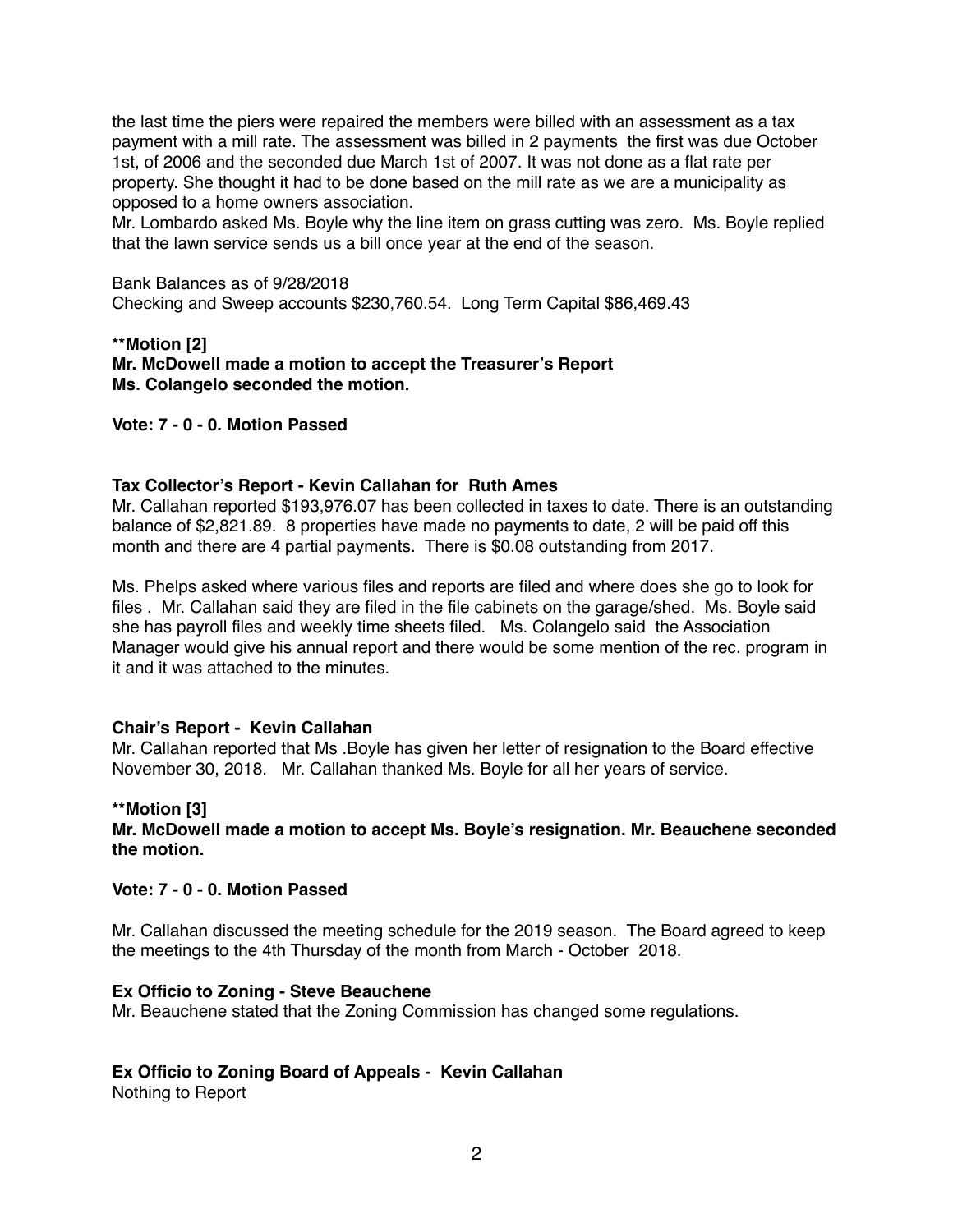## **4) New Business**

Mr. Fountain asked about purchasing a new gang plank for the boat launch and wanted to know if we should do it now or wait till the spring. Mr. Callahan said to wait till the spring.

Mr Fountain commented that Mr Callahan should contact the Town Engineer regarding a pothole in front of the clubhouse.

Mr. Fountain commented that he was up at the club house grounds and only saw 2 buoys and anchors and stated there should be 10. He also noted that the flag at the club house should be taken down for the season.

Mr. Fountain also commented about the mess at the Blue Heron right-of-way. Ms. Cahill said they should be told to fix it. Mr. Callahan stated that he had spoken to them about the depression in the ground.

Mr. Fountain stated that he thought there should be a monthly report from the pier committee. Mr. Beauchene said they will put updates on the Website.

Ms. Phelps stated she had sent an e-mail to the Board members about discussing committees. She feels there should be committees for personnel, financial, etc. She is worried about the time line as this is the last meeting for the season. She is still working on the rec. program and is concerned among other things about the budget for the rec. program and presenting her proposal to the Board. She mentioned that at the last meeting they talked about having co directors instead of one director. They need water safety instructors (WSI) and counselors. Ms. Colangelo asked if she was ready to present her proposal yet. Ms Phelps said not yet she will be ready in November. Discussion continued. Mr. Callahan stated that they don't need to form a committee, the Board of Governors is the committee. Mr. Callahan said they could schedule a meeting in November and set the date after Ms. Phelps has completed her proposal.

Mr McDowell stated that a member asked if people could have fishing tags to fish off the South Pier to identify themselves as Black Point residents.

#### **\*\*Motion [4]**

**Mr. McDowell made a motion to have a tag made for fishing off the pier and to be sent out with the parking tags to every household. Mr. Beauchene seconded the motion.**

#### **Discussion followed**

Mr. McDowell stated that people who are not members have been fishing off the South pier and there have been confrontations. Ms. Colangelo suggested issuing a limited number of fishing tags similar to the kayak tags. Ms. Phelps agreed with Ms. Colangelo. Mr. Fountain said it would be hard to enforce. Discussion continued.

#### **Vote: 0 - 6 - 1 . Motion Failed**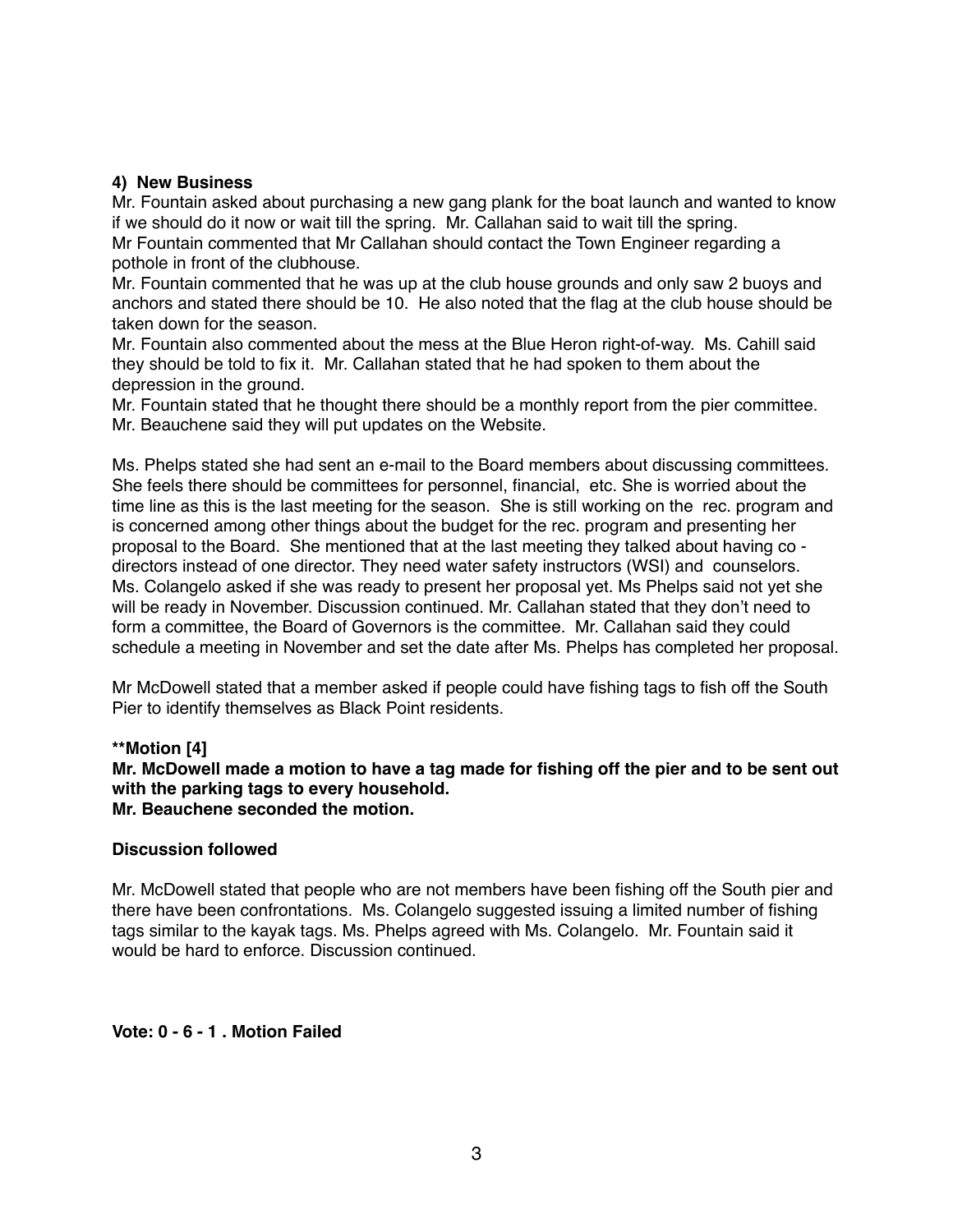Mr. Callahan stated that some language changes needed to be made in the Club House rental policy and we need to ban paint ball and silly string cans from the club house grounds. Also the general liability insurance showing that the member requesting use of the clubhouse is personally insured and name Black Point Beach Club Association as an additional insured for the date of the event.

# **\*\*Motion [5]**

**Ms. Phelps made a motion to add to the Club House Rental policy and contract No paint balls, silly string or similar products will be allowed on the club house grounds. Any damage done to the club house property or grounds will be the responsibility of the renter.**

**Mr. Beauchene seconded the motion.**

**Vote: 7 - 0 - 0 Motion passed.**

Mr. Callahan nominated Ms. Colangelo and Ms. Lowney for the 4th of July Picnic and parade.

Mr. Callahan asked that at the next meeting if the Board members could give their thoughts and opinion on hiring a Beach Manager, or dividing it into 2 positions.

# **5) Old Business**

Mr. Beauchene gave an update on the pier committee. He informed the Board of the members on the committee. John Campion, Phil Lombardo, Will Fountain, Bob Kallaugher, a contractor; Ron Giannamore, an engineer; and Steve Beauchene.

Mr. Beauchene stated that the committee is going to ask a few companies for designs, building and ideas in which direction to go. He said they will post updates on the website and they should have a proposal by May with the design and cost.

Mr. Lombardo said the meeting went very well and they have good people on the committee.

Ms. Phelps asked about the playground equipment from the men's club and Gino Auriemma's fundraiser. Mr. Callahan said it is in the garage/shed. The equipment the men's club purchased was bought with the money from Geno's fundraiser.

Ms. Phelps asked what was going on with the cameras. Mr. Fountain said he will be researching the cameras over the winter months.

Ms. Phelps asked if the ROW's are going to be surveyed. Mr. Lombardo said they are waiting on the surveyor. She asked about the parking at the Market. Ms. Colangelo said the Market owns those parking spaces in front of the Market. Discussion followed. Mr Lombardo said that sentence needs to be taken out of our Rules and Regulations.

Ms. Phelps also asked about the walkway between Sea Breeze and Sea View. Mr. Callahan said the railings were removed as they were damaged and some washed out to sea. There is a sign there stating that the walkway is closed.

Mr Lombardo said the Agenda should state what is going to be discussed so the members are prepared.

**6) Communications** - Made available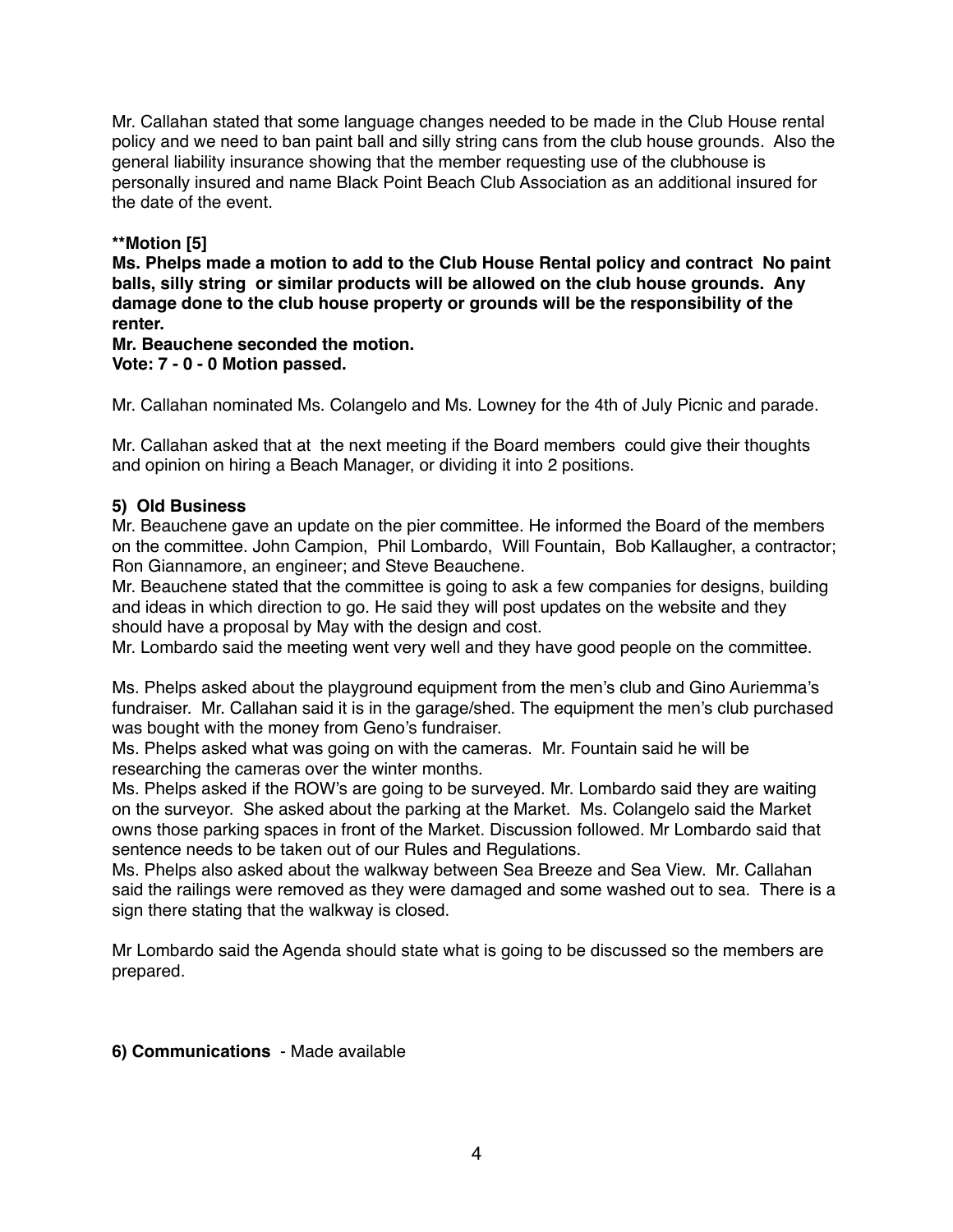## **7) Public comments**

Ms. Debra Sinning, 16 Sea View Avenue remarked that when we had an assessment in the past for the piers it was an assessment on the property and not a flat rate per household as we are a municipality and not a homeowners association so we pay taxes not fees. She said she understands that laws could have changed.

She said the rec. program budget should show what the income is and what the expenses are and it needs to be transparent.

#### **8) BOG Response**

Mr. Callahan thanked the audience for coming.

Ms. Cahill responded that Black Point Beach Club Assoc. is a quasi municipality so we pay taxes and not fees. That is why when an assessment is needed it is assessed on the property.

## **Executive Session**

**\*\*Motion [6] Mr. McDowell made a motion at 7:55Pm to enter Executive Session to discuss personnel and legal issues Mr. Beauchene seconded the motion. Vote: 7 - 0 - 0. Motion Passed.**

**\*\* Motion [7] Mr. Colangelo made a motion to exit Executive Session at 9:15Pm and return to the Regular meeting Mr. Beauchene seconded the motion. Vote: 7 - 0 - 0. Motion Passed.**

**\*\*Motion [8] Mr. Beauchene made a motion to increase hours for the ZEO to an average of 5hours/ week with an increase in salary to \$14,000.00. Ms. Phelps seconded the motion. Vote: 7 - 0 - 0. Motion Passed**

**\*\*Motion [9] Ms. Phelps made a motion that the Regular Meeting of the Black Point Beach Club Association Board of Governors be adjourned at 9:17 p.m. Mr. McDowell seconded the motion. Vote 7 - 0 - 0. Motion Passed**

**Respectfully submitted,**

**Maureen Lowney, Secretary**